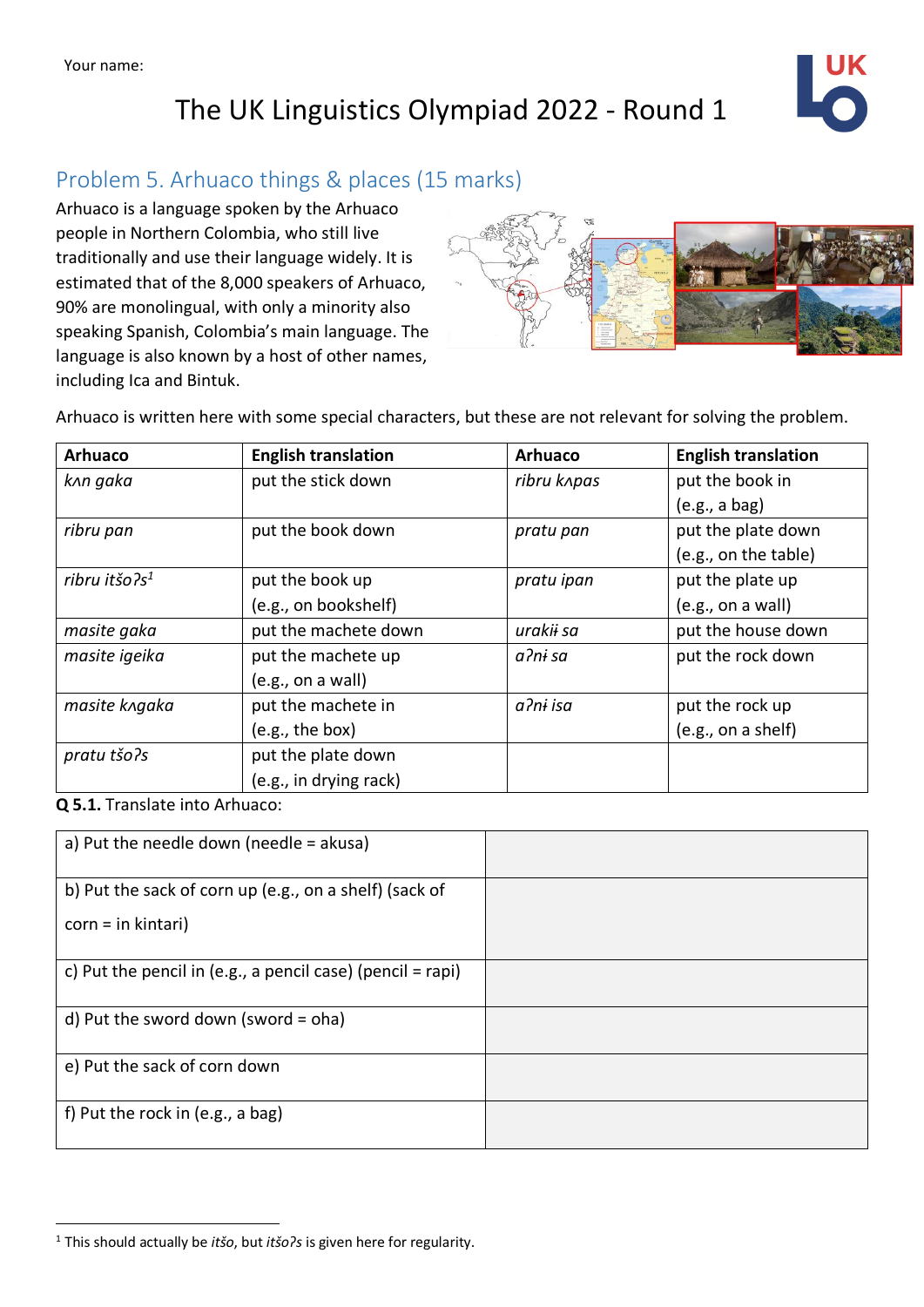# The UK Linguistics Olympiad 2022 - Round 1



## **Q 5.2.** Write down the correct Arhuaco verb for the following scenarios:

| a) Put a poster on a wall                                  |  |
|------------------------------------------------------------|--|
| b) Put down a poster rolled up in a carrying tube          |  |
| c) Put a poster rolled up in carrying tube in the cupboard |  |

Arhuaco men wear very distinctive traditional hats, as you can see in the images.



## **Q 5.3.** Translate into Arhuaco:

| a) Put down the hat (hat = tutusoma)  |  |
|---------------------------------------|--|
| b) Put the hat on (e.g., your head)   |  |
| c) Stand the hat upright on the floor |  |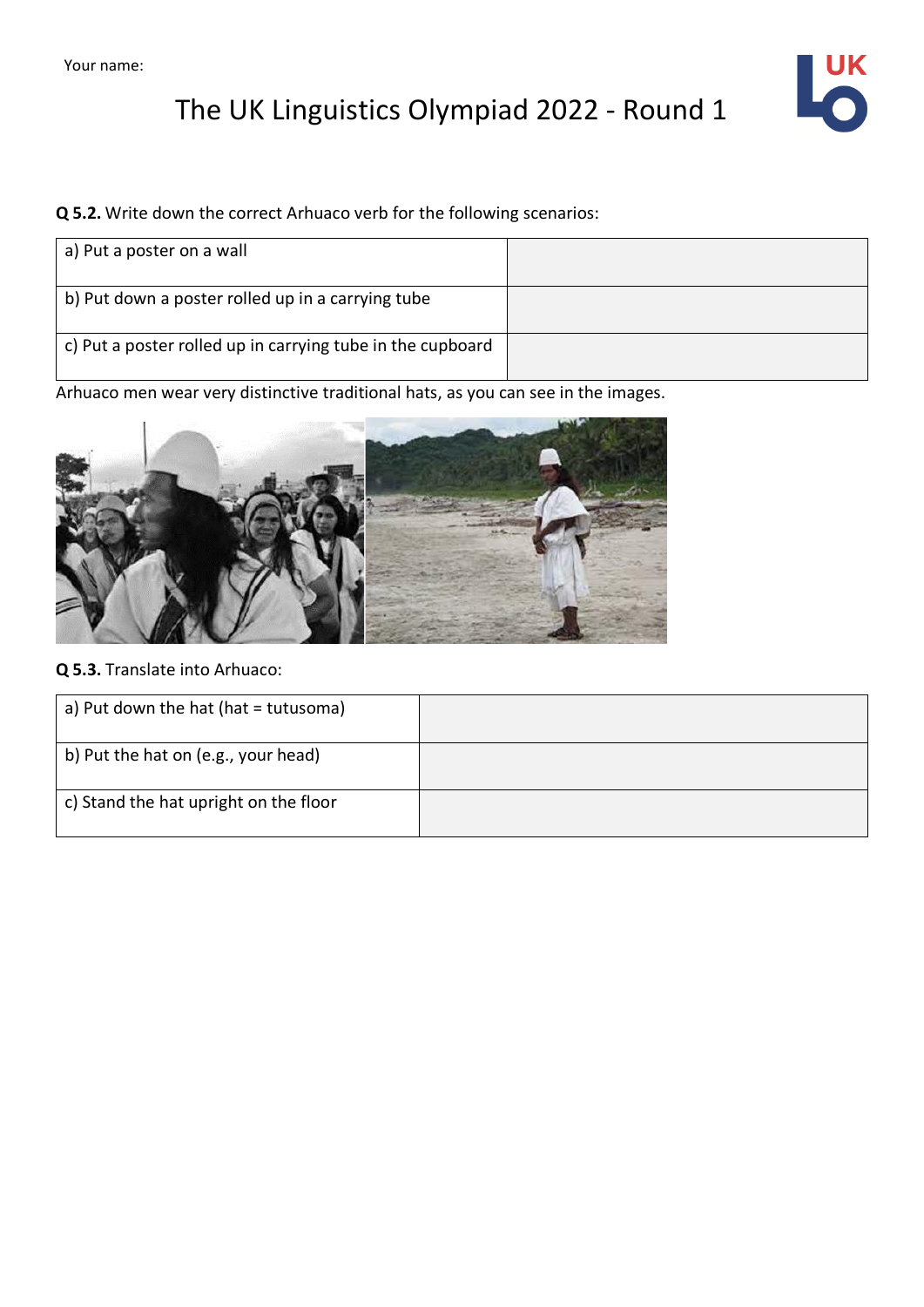## The UK Linguistics Olympiad 2022 - Round 1

## Solution and marking.

### Scoring: (max 24)

- $Q5.1: 0$  points per correct first word and for in kintari [max 12]
	- o 1 point per correct part of the last word (the verb).
	- o Assume every verb has two parts: direction + classification
	- $\circ$  Parts are separated below by +, and missing parts are shown as , but + and are not expected in the answers!
	- $\circ$  +gaka = two parts i.e. the first part may be zero. So if the correct answer is +gaka, the following both score 1: \_+sa, k^+gaka.
	- o The correct form for (f) is actually *aɁnɨ kᴧ+ssa*, but the predictable form is *aɁnɨ kᴧ+sa*.
- Q5.2: 1 point per correct verb-part (as explained above) [Max 6]
- Q5.3: 1 point per verb part (as explained above) [Max 6]
	- o 0 points for *tutosoma*

### **Q 5.1.** Translate into Arhuaco:

| a) Put the needle down (needle = akusa)                                  | akusa +gaka     | [Max 2] |
|--------------------------------------------------------------------------|-----------------|---------|
| b) Put the sack of corn up (e.g. on a shelf) (sack of corn = in kintari) | in kintari i+sa |         |
| c) Put the pencil in (e.g. a pencil case) (pencil = rapi)                | rapi k^+gaka    |         |
| d) Put the sword down (sword = $\alpha$ ha)                              | oha +gaka       |         |
| e) Put the sack of corn down                                             | in kintari +sa  | 2       |
| f) Put the rock in $(e.g. a bag)$                                        | a?ni k^+sa      | ำ       |

#### **Q 5.2.** Write down the correct Arhuaco verb for the following scenarios

| a) Put a poster on a wall                                  | i+pan   |  |
|------------------------------------------------------------|---------|--|
| b) Put down a poster rolled up in a carrying tube          | +gaka   |  |
| c) Put a poster rolled up in carrying tube in the cupboard | k^+gaka |  |

## **Q 5.3.** Translate into Arhuaco:

| a) Put down the hat (hat $=$ tutusoma) | tutusoma +sa    |  |
|----------------------------------------|-----------------|--|
| b) Put the hat on (e.g., your head)    | tutusoma i+sa   |  |
| c) Stand the hat upright on the floor  | tutusoma +tšo?s |  |